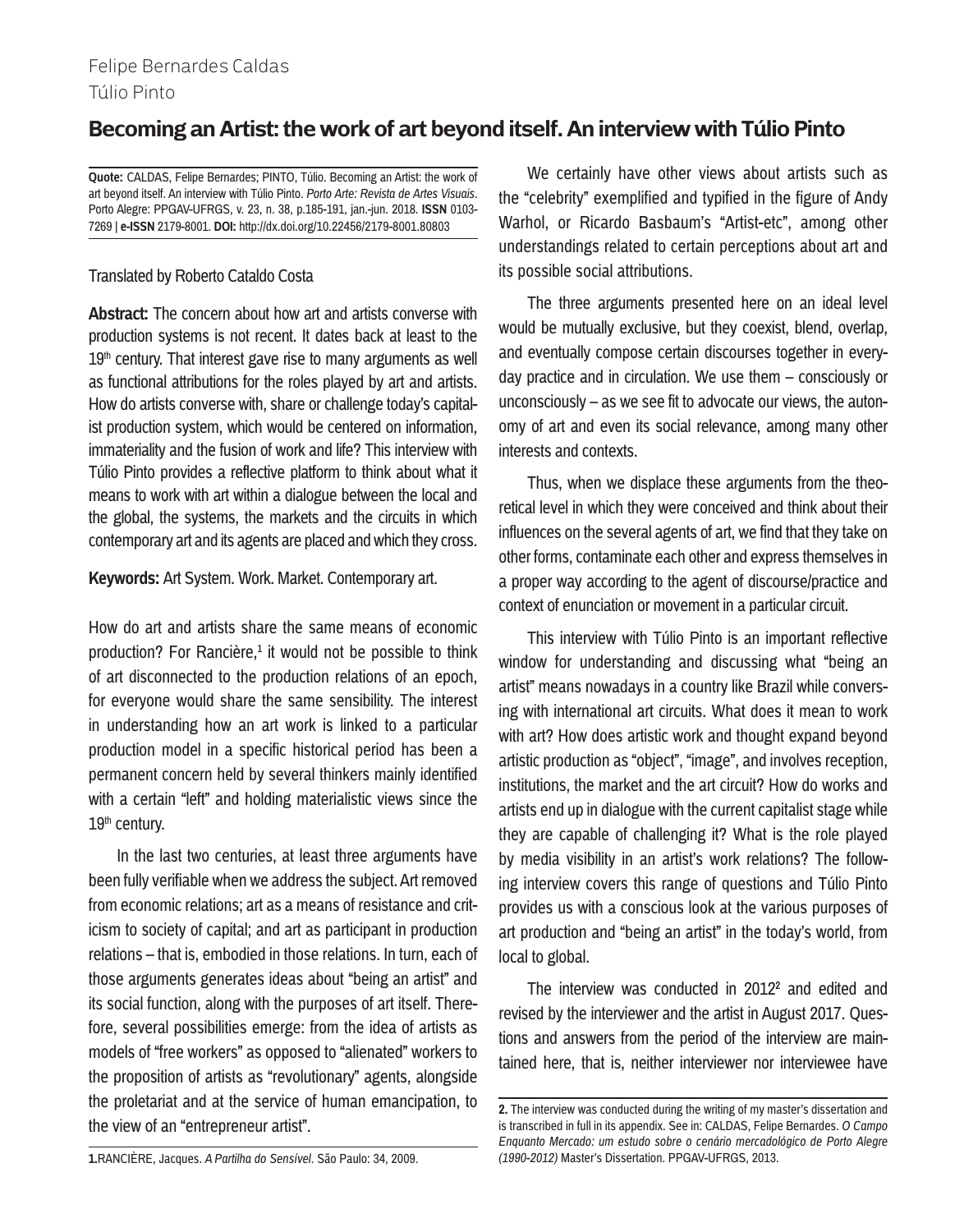edited the original content or "updated" answers and questions after five years separating interview and this edition.

#### **Felipe Caldas:**

Túlio, what does it mean to be a professional artist?

#### **Túlio Pinto:**

To be a professional artist is to be aware of all the roles and assemblages you have to fulfill so that the work you're developing goes further, not only in the studio or in the mental studio, but in the arts circuit. So, metaphorically, when a contemporary artist starts a work, he is the player: he passes the ball, crosses it, heads is and defends it. So, what does that mean? It means that you have to be connected to these funding tools, in selection for grants, in institutions like museums – in short, to expose yourself and risk to be selected and, perhaps, awarded; to pay attention to state funding selections, to be able to prepare an objective portfolio that is presentable for both a gallery owner and any agent of the system, making the focus of your research clear, without fancy details, without much makeup. Anyway, I think it means playing in all positions.

There is no such thing as the romantic artist who stays in the studio hoping to be discovered. Nowadays people have to go out to present their research object. I think the work actually develops both in a context of research and in a context of presentation, when it unfolds in the circuit. When you work in the studio, you have a sense of your idea, of what you conceived. When it goes out to the world  $-1$ mean exhibitions – when it circulates, you can see that work from a point of view that I consider privileged, outside of that hermetic context that is only yours, and it begins to receive some cross-readings.

From that moment on, the work begins to converse with you as well. That doesn't mean it didn't do it during production, but it's another kind of conversation. And then you begin to realize what is working out better or worse in the eyes of the third party, the observer, the audience. So I think that being aware not only of a stage of production, but also of the other stages through which the work passes contributes for that work to unfold and build readings other than its own.

#### **FC:**

How did you start circulating?

## **TP:**

It's a bit recent, I guess. It seems like a long time ago, but it's not. I think it has a lot to do with the answer to your first question. I'm a communicative person by nature and I take great risks, both in what I do poetically and in what I do with my personal stance. So I think circulation at work comes a lot from that: from being open to these tools that I have already mentioned in your previous question, applying for state grants with works, in other words, taking risks in this sense, but also circulating within the pathways offered by the system and through established contacts, which become friendships.

That is, making the idea pervade the place – more than the work itself, more than an object, it's the idea, the concept of the work – that is the direction I've been walking on. Regardless of preserving form – that's important, I'm careful about that – I believe that the heart of the matter lies in a conceptual stance regarding how the work is assembled, conceived, and the pathways it travels.

So, trying not get away from the question, trying to keep on it, I think the political side, but not the – let's call it bad – side of politics which is lobbying, it's not about that. The political side of the political being, the sociable being, the gregarious human being, of using this communication… because the work communicates, but the artist is also part of the work. Artists are in their work. So many aspects of my discourse as a person are there, synthesized in a poetic way.

So, taking this speech with me also in this personal encounter, being with other artists or a critic or a gallery owner; that is, to put it in the arena, in debate, in discussion, so maybe something will derive from it or not. Then you are prepared for when opportunities appear and you have material to take advantage of them.

I think it's about not excluding the possibilities, being open even to the challenges that the work demands from you. And an artist's place within a circuit already established, which has its rules, but there are many routes anyway. There are several paths, you don't have to fight, they are choices.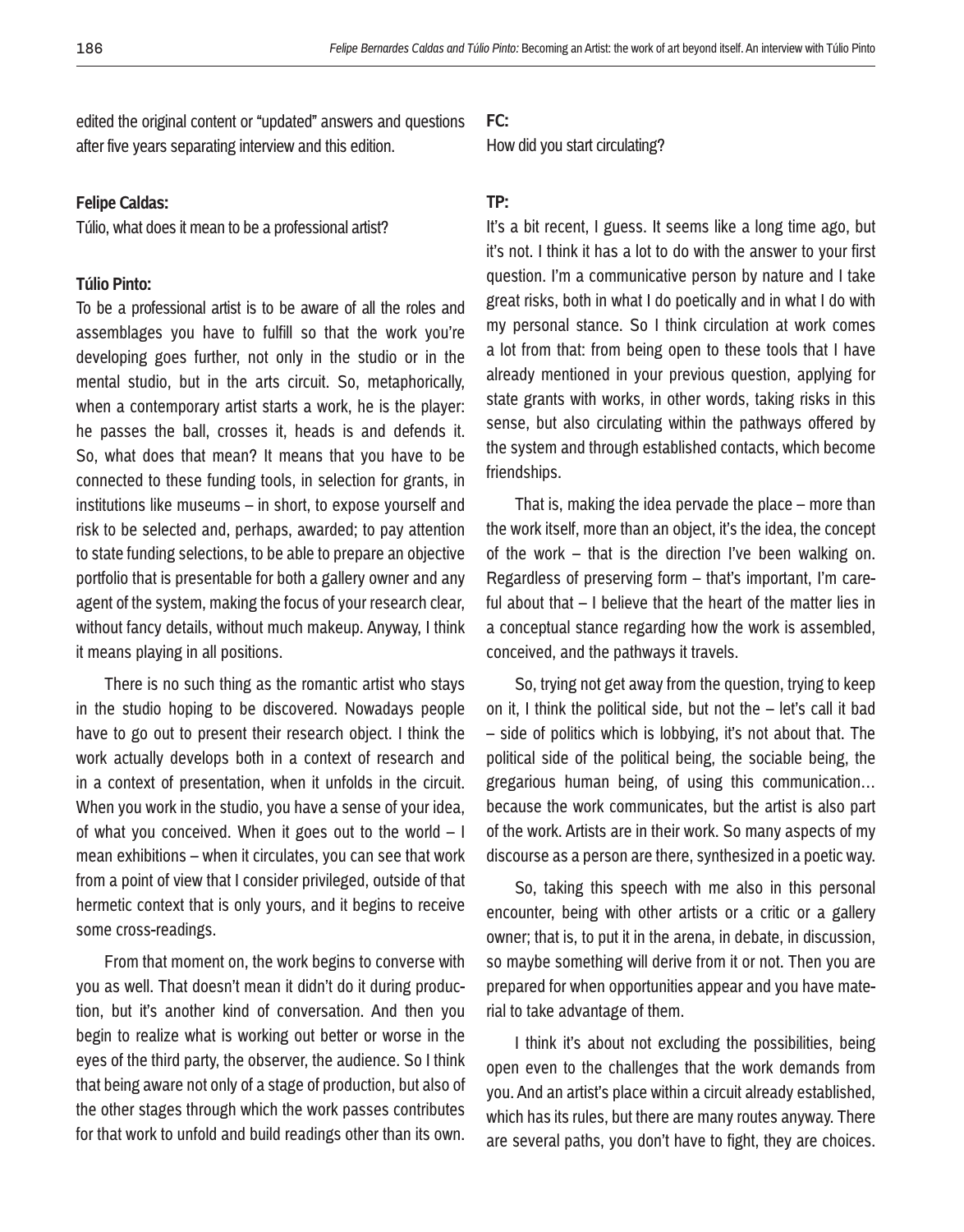Depending on what you want or what you would like, it doesn't mean that you will get it either. You take one route, then you take another, only assembling that displacement.

## **FC:**

How did *Subterrânea*3 assist you in your career as an artist?

#### **TP:**

*Subterrânea* is very important in the careers of all the artists who are part of it, that's for sure. I can't tell what it would be like without it, but I'm fully aware that *Subterrânea* was a platform. It is a platform also for all artists we bring in, which I think is its main function, to show works of artists we believe in, from here and from other places, from Porto Alegre, from the area. So much so that only one or two of nearly 40 exhibitions we've held so far included works by artists who are members of *Subterrânea*. All others did not.

So this is not the politics of space. Artists who work there work as agents, as cultural producers. But even though it does not present, even though the exhibition space and the physical space are not used to show works by artists who work there, who are the agents, *Subterrânea* is a tool to make the work of these artists known by people in places other than Southern Brazil.

And I very much believe in *Subterrânea* as a school, in the sense of perceiving this professional aspect that is necessary for a career to leave the place of a person who is still studying, who is researching, and move to a professional place. What would that be? It would be like having this notion of all spheres, of all the meanders that compose this landscape, which is the system, the market. To realize, through our initiative, that the market in Porto Alegre is small, it's schizophrenic, it's a bit bizarre, I'd say. It's something I don't know.

I always think about it a lot and I talk to people about it. I know there are people who buy, that there are collectors. Since we have a space that sells works, I don't know if we are doing it wrong, but I know that people who buy are not in *Subterrânea*, you know, they are not part of it. That's one thing we've been thinking about. Because I know that galleries like Bolsa de Arte or Gestual sell and they sell to people from outside the state, from the state, people who don't circulate, who don't expose themselves, who don't appear.

So *Subterrânea* also serves as an index in that sense of showing that there are alternative ways and forms of being a collector, which we tried for a few years, making those small formats, selling raffles. Then we realized that it was a mechanism that worked very well for major exhibitions, with many artists, and relevant ones. There, these artists were like anchors, and people who wanted to try their luck to win that work, or someone like Cildo Meireles, Senise, Nelson Felix, Mauro Fuke, Eliane Tedesco – they invested money there. But when it was a solo exhibition, a single artist, who put a job up for a raffle, even being a relevant artist like Raul Mourão, who has been important artist in that context since the 1980s, he was starting in the 1980 generation. In his exhibition the sale of the raffle was ridiculous, and that embarrassed us before an artist we brought and who realizes that all that buzz, all that action couldn't result in something for the space.

So this is a bit frustrating, both for us and for him, who wouldn't earn anything from it, but he wanted the space to benefit somehow from that, because he understood the raffle discourse, what we intended with it, and was willing to help. So we realized that these kinds of mechanisms didn't work in some specific cases. I think this denotes some things that should not be mentioned now. But I think *Subterrânea* is important in that regard. It's a laboratory. It's a laboratory that shows these reality layers of the system in Porto Alegre.

#### **FC:**

How did you enter the market?

#### **TP:**

It happened as I think it usually does. Of course there are exceptions, but artists rarely enter a gallery simply by sending a portfolio by email without knowing the people who are there or without someone who knows and refers them. So what happened to me was that Jailton Moreira, with Julieta Machado, who works at SESC in São Paulo, were selecting artists for a show at SESC, which was called Tripé, by Ampla Callis and I and

**<sup>3.</sup>** The Subterrânea Studio was an independent visual arts space located in Porto Alegre, Rio Grande do Sul and managed by artists Lilian Maus, Túlio Pinto, James Zortéa, Guilherme Dable and Gabriel Netto. Between 2006 and 2015, it held several exhibitions, courses, lectures, performances, and other artistic activities that marked the local art scene and maintained an important national dialogue.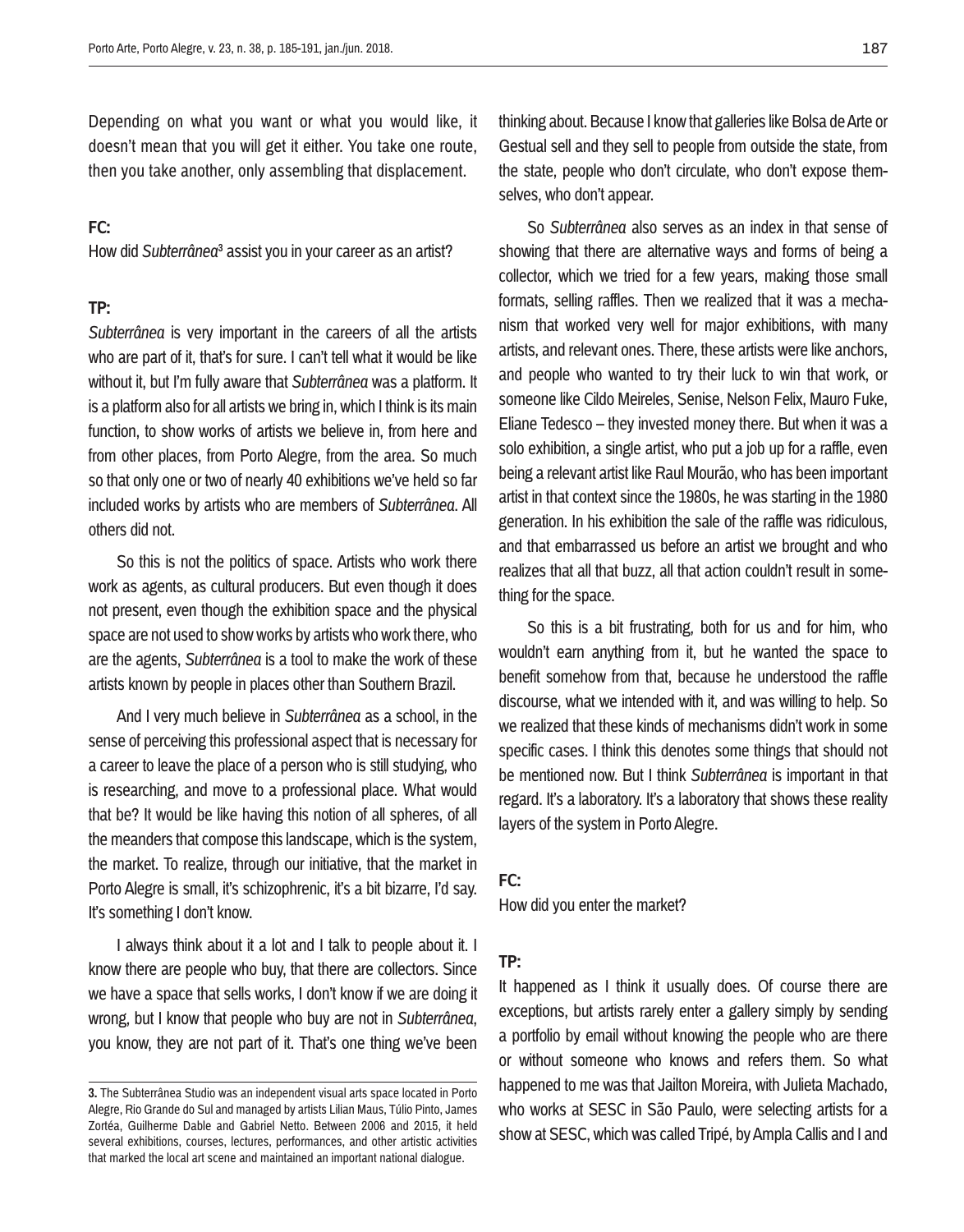a lot of other people, and they selected Rômulo Vieira Conceição, Gisela Waetge and I.

So I participated in that exhibition, and I was there in São Paulo because of that. It was a very circumstantial thing. I met a person through a friend of mine – a mutual friend. She asked me what I did and I said I was an artist, but she asked what I did as an artist. I found showing easier than talking. Then I showed her some things on the computer, and she said: "Look, I have a friend of mine who is the director of a gallery, I think he'll like your stuff". And that was it.

But we hear a lot of that. So I'd heard things like that at other times, which came to nothing. I had no expectation or anything. And then, in fact, they sent me an email inviting me to take part in a group exhibition that was to take place in Baró, and then, on the opening day Adriano, who is one of the directors, and Maria, who is the owner, came to invite me to work with them. That's how it happened.

## **FC:**

Túlio, do you make a living out of art today?

#### **TP:**

No, I don't. So all I can say is that I'm a lucky guy, for the family I have, that help me, they help me to this day. I don't have a sales flow that allows me to rent an apartment and pay for fixed monthly expenses. That's impossible. If I wanted to do that, I'd still have to rely on my parents' help. Which I find strange, curious, because I started painting a year and a half or a year before entering the Arts Institute. I thought I was going to be a painter. Then I joined it and before that, since I had been approved for the second semester, in 2005, I studied at Lage Park, I took a course with Charles Watson and my priorities and intentions as an artist changed.

I'll summarize it so I don't extend it. What happened was that my interest in my research, in my production, has been increasingly detached from the object – so this is somewhat paradoxical. Sometimes there's even a short circuit – because being inside a commercial gallery demands producing objects. The gallery is a shop. After all it's a shop. So what happened was that there were avenues that I was able to open, which are those awards that happen because the works I have done in sculpture are

ephemeral or very dangerous; they are not works that a collector would have at home safely. They are best for for institutions. So, since 2010 I have been able to apply for some things in some places, I won a few acquisition awards, which I consider like selling works, because the institution buys it, the museum buys it, with that award.

Now, the gallery has recently sold a work to Ribeirão Preto's Figueiredo Ferraz Institute. But what I can tell you is that I have circulating through this place, which is more uncertain, it's a bit more abstract, because the concept itself, of course the projects derive in products, drawings, photographs, which are salable, which are well susceptible of being in the market. But that's not my focus. My focus is on the work itself, like loading bricks up and down, contextualizing two public places – a closed one and an open one; that's the product for me. If a photograph, a catalog or a drawing result from it, they are byproducts, they are documents of that work.

Now I have been recently selected for FUNARTE's Redes grant, which is also a work of displacement, a little more extensive, with a good couple of days there to do it, but it will also result in drawings, photographs, videos. These things can be set in a market context. Whether they will sell or not is another matter. But that's a complicated but necessary place.

Knowing that I'm in a gallery, that I have to meet some demands too without running away from what interests me, because I don't do business, like doing something because I have to sell it or because I found a formula that worked out – all that makes me uncomfortable.

#### **FC:**

What's your work routine like?

#### **TP:**

I always say that, so I'm sorry for repeating myself, but I haven't said that to you. I have been spending less and less time in a studio environment, drawing or painting. What happens is that my mental studio is very busy, because I'm interested in the interconnections I have been producing.

These things are born within a speculative system, of selecting objects, of looking at the world and filtering it, and absorbing and selecting things from that place, from that world that interests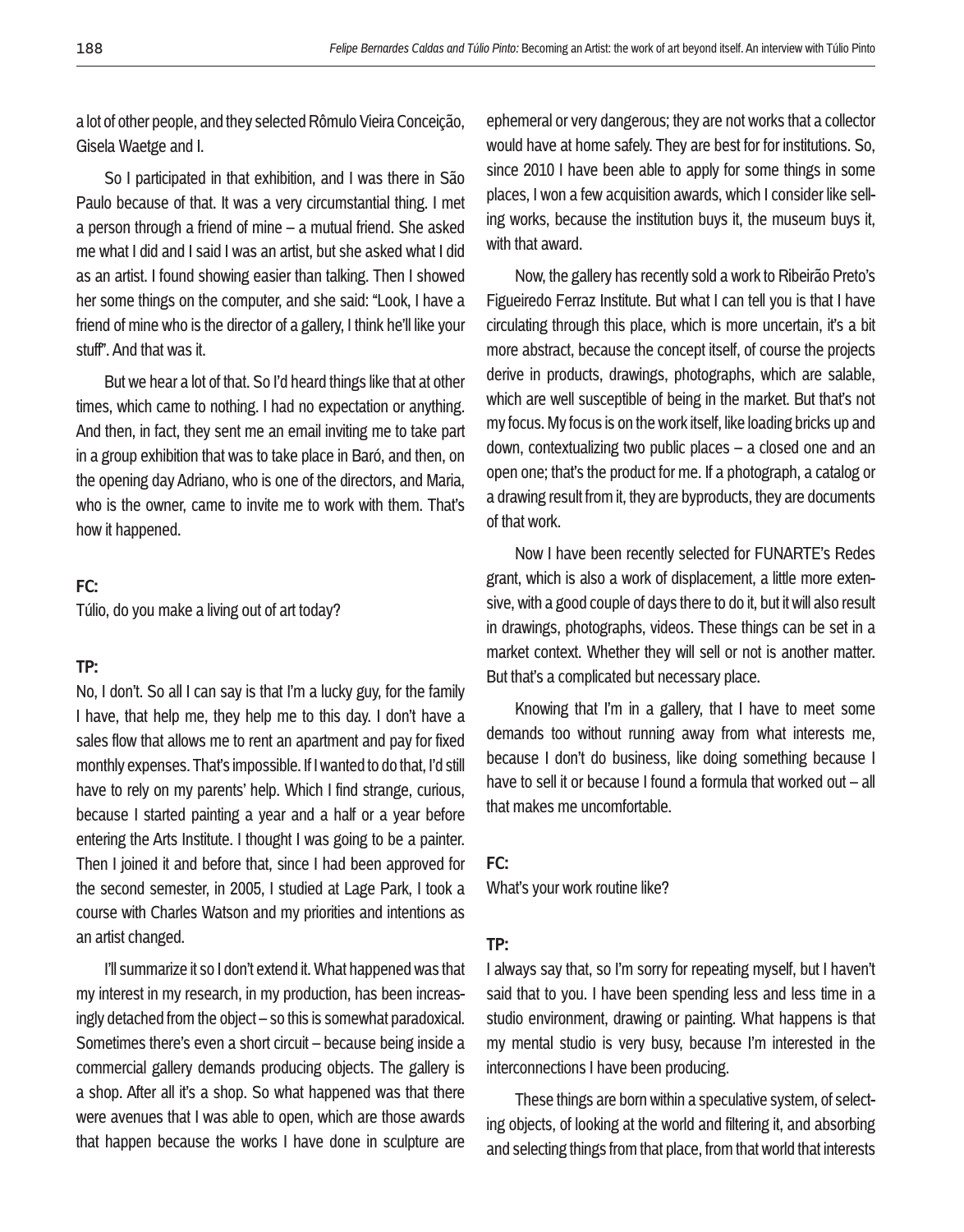me as an object. So, what can I say? My work routine has a lot to do with the next challenge. This year of 2012 was very intense. Quite intense! I traveled a lot and I showed my work abroad. I did two projects in São Paulo. So now it's really the time for trying to do nothing, for looking carefully at the things that have been done, knowing their importance, but knowing that everything has its moment and its time of existence because, as I told you, I'm detaching myself from this place.

I already understood what happens to some things I've done, and developing them further would just be a rearrangement exercise. And I don't think that motivates me. So now I have been thinking and preparing for next year's project, which will be that of Redes, which I was selected for, a project that will demand a lot from my body, from my health, from my preparation to do. And pre-production as well. Then we go back to the beginning, because the artist's place is very relative, as well as the way he works.

But regarding certain types of work, there must be a pre-production and mapping work that is also part of the work. It is the case of this project, which will be done in Rio Grande do Norte – and that's a large geographic displacement.

So that's what happens. I keep the studio, *Subterrânea* is no longer my studio in the sense of producing drawings, paintings, because that's not *Subterrânea*'s purpose for any artist that takes part in it. It's a space that works with a rotation of things, which does not allow you to leave something resting on the wall and then come back later and look at it. That's why all artists who worked at *Subterrânea*, using it as a studio, ended up going to another studio. So I keep the studio, where I have my papers, where there is frame, canvas, paint, these things to draw and paint, if that's the case. As I walk on the street while I live my daily life, my mind keeps projecting, and then I write things down on a notebook, I draw sketches, and that's how I work.

## **FC:**

Can you separate art from life, art from work?

## **TP:**

I think I have been separating them less and less. And I think that my discomfort, in a good way – I won't say I'm in a crisis, but it's a moment of reflection – it has a lot to do with that, because

there are ephemeral works, for example, transposition, I used six thousand sidewalk concrete blocks. What was I going to do with those blocks, bro? Got it? It's a precious material to many people. So I ended up donating them to an NGO that was undergoing renovation and it turned into an audio studio, a video studio for that NGO. And then it becomes part of the work's context. It was material from the industry, with a specific purpose, it was moved, it became work, it was impregnated with poetics, and it returned to the world and now it's wall. It's there, nobody knows it and it's not the case of saying it.

But I particularly worry about what comes after that. I believe that relationships... When someone has someone's work at home, it is to materialize a desire. There is also the market speculative aspect – it's money. Depending on the artist, you know that its value will have increased 200% within two years, right? It's investment. But there is also that kind of purchase that happens because the guy really liked your work. Your work's value might increase, I don't know, but he liked you, and that is the materialization of that contact he had with you. It's not you on his wall, but it's a piece of you.

So why am I saying this? It seems a bit odd, but it's not. Building relationships is what naturally establishes this other place that people are talking about, the market, the system, in a healthy way. So sometimes, it seems to me that there is dissociation between the artist, the audience, the curator who has gained more and more importance and is more important than the artist. It's a bit bizarre, but those are some inversions that happen and which I think are very dangerous when in fact this should all be very close. It may seem a bit utopian, but I believe in it more and more. So this relationship built between what is, this space between you and me, this volume that exists between you and me, between me and this gentleman who is on my side, is what pervades these relations. And the work is nothing more than a confirmation of those relations. Does it make sense?

#### **FC:**

It does, poetically.

#### **TP:**

Yes. It's just that I've been reading a lot of Borriaud. So these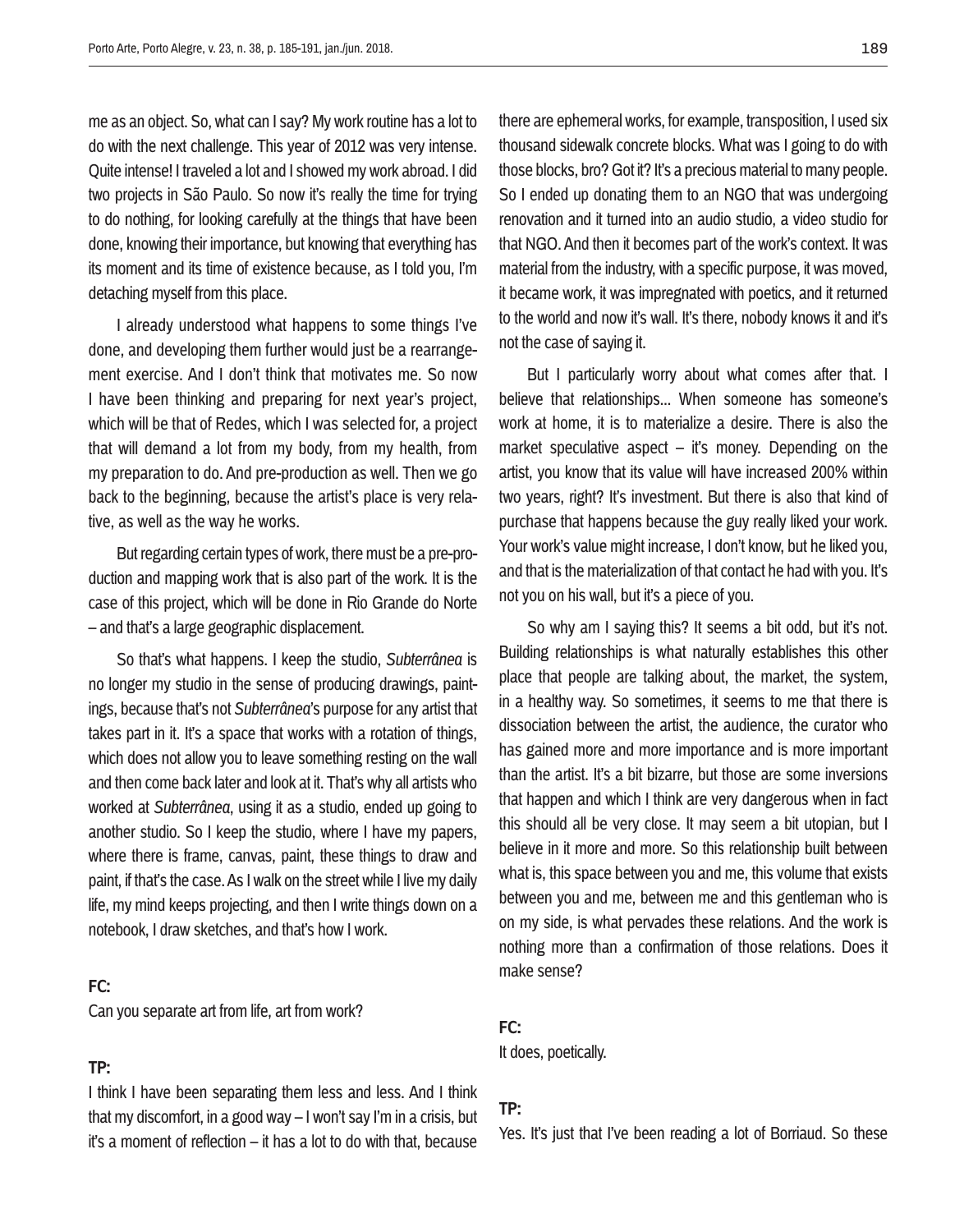works I build, where I establish these balances, I never work alone. I always call someone. I used to work a lot with Gerson, who is an assembler, and other people as well. And these people give their opinions, they make suggestions. So it's a living thing, you know? It's in my interest, it's part of me. But the moment the person is there and buys the idea, they also own it a little bit.

## **FC:**

Back to the galleey. How does it help you or can it help you or has it been helping you?

## **TP:**

The gallery is a legitimating tool, somehow. There are galleries and galleries. The gallery I work with has already referred me for some things. One of these projects in São Paulo was under its referral. The exhibition in Denmark I participated in – a group exhibition I was invited to  $-$  it was because the curator was researching Brazilian artists in Brazilian galleries and he found me on the gallery's website. So I think it's an important platform.

Another important aspects is that the gallery is a partner. And it is healthy to work this way, in the sense of dividing the burdens so as not to overburden the artist because the art gallery is a very comfortable space. In what sense? The gallery has a team of artists. Some sell more, others sell less. Artists only counts on themselves. They don't have that flexibility the gallery has: "Oh, that guy is not selling anything, but that woman is selling like hell". And it sells for high prices, so the Gallery is fine.

It's a partner in this sense of helping the artist because I believe that if the gallery is with an artist it's because it saw something in that work, some potential. If it hadn't seen anything, it would not have called them – precisely because it's a business. It makes no sense for you to have a piece with no ripple effect, that doesn't vibrate, that doesn't play any role. If the artist is there and nothing happens, he or she shouldn't be there. But sometimes the artist needs to be encouraged as well, to show work, but also be encouraged.

## **FC:**

For you as an artist, what is the relevance of appearing in newspapers, networks, magazines, and seeing your production flowing in the media?

#### **TP:**

I think it's very important. I'm very grateful to some journalists here in Porto Alegre, who seem to find what I do relevant, but this creates something very crazy because people see you and this generates prestige that doesn't translate into financial well-being. So people think you're in a place you're not. "Look, I saw you in the paper. That work is fucking good, etc...". But then you're broken! Prestige is not the same as capital.

I think it's important in terms of showcasing, because it makes the work circulate. But I think what is lacking here in Porto Alegre and in most of Brazil, with some exceptions, is really criticism. Criticism that speaks of what is being shown in a constructive way, pointing out positive and negative things; that is, taking stock, criticizing it. This hasn't happened for a while. What happens are texts that legitimize the work, when something appears and when someone decides to write a critique. An example is what happened in the last Mercosur Biennial, when someone wrote a newspaper critique about the exhibition. Then the director of an institution that was hosting it, instead of writing an answer and publishing it in the newspaper, sent an e-mail personally attacking that person.

So we go back there at the beginning of the conversation and talk about professionalism. That guy is not professional. That person is the director of a major public institution and responds to criticism published in the newspaper with a personal e-mail. That's not professional. So I miss that, reading works that exercise more criticism – exercises in criticism. These people who are willing to do this, with rare exceptions, do not exercise criticism; they endorse it in a way.

## **FC:**

On this subject – market, system – which we ended up talking about in general, is there anything I haven't asked, but you consider important for us to talk?

## **TP:**

Just to point out that this market we have been talking about, which we've been calling the market – and it is the market – it doesn't happen only through one way. There are several ways to do it. These independent initiatives exist, it's not by chance; it is precisely a response to that space the market doesn't provide